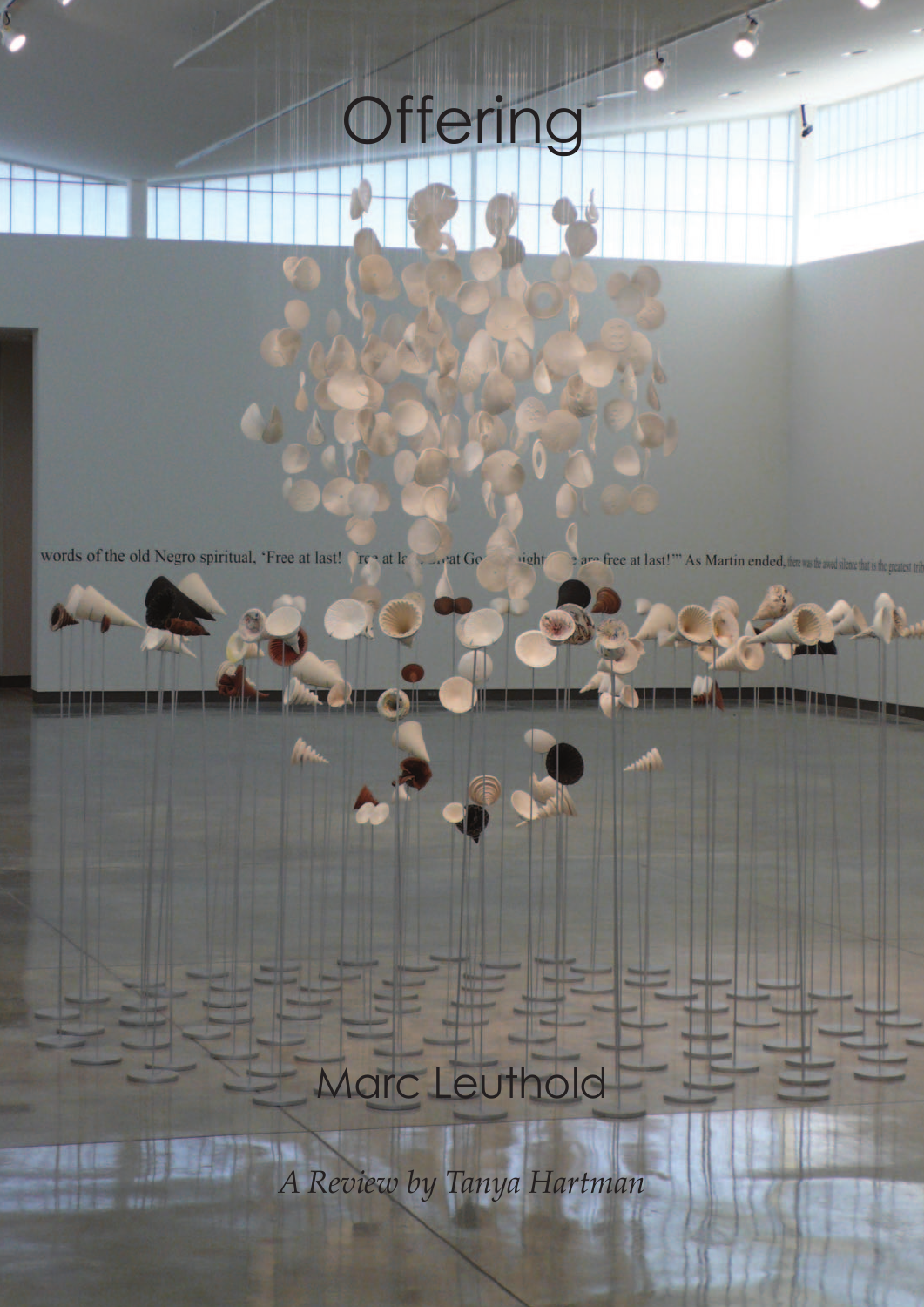



**WALKING INTO MARC LEUTHOLD'S EXHIBITION, Offering,**<br>
missouri, US one is confronted by an enor-<br>
mous, light-filled gallery, its white walls bisected by a line at the Daum Museum of Art in Sedalia, Missouri, US one is confronted by an enorof evocative text quoting Coretta Scott King's description of the effect that one of Martin Luther King's speeches had on his audience. It reads:

I have a dream that my four little children one day will live in a nation where they will not be judged by the color of their skin, but by the content of their character….This will be the day when all of God's children will be able to sing with new meaning. When we allow freedom to ring from every town and every hamlet from every state and every city, we will be able to speed up that day when all of God's children, black men and white men, Jews and Gentiles, Protestants and Catholics, will be able to join hands and sing in the words of the old Negro spiritual, 'Free at last!

Free at last! Great God A-mighty, we are free at last!' As Martin ended, there was an awed silence that is the greatest tribute an orator can be paid. And then a tremendous crash of sound as two hundred and fifty thousand people shouted in ecstatic accord with his words. The feeling that they had of oneness and unity was complete. They kept on shouting in one thunderous voice, and for that brief moment the Kingdom of God seemed to have come on earth." (Coretta Scott King, *My Life with MLK, Jr.* pp. 239-240).

This quotation, which is a visual component of the exhibition, is reflected upon in Leuthold's artist's statement. In it, he poses the following questions: "Do even good leaders become part of a dark system that has gradually weakened our country? What can we do to help ourselves? When does it become our duty to take back our government?" His stunning *Offering* is an attempt to "call attention to these questions".

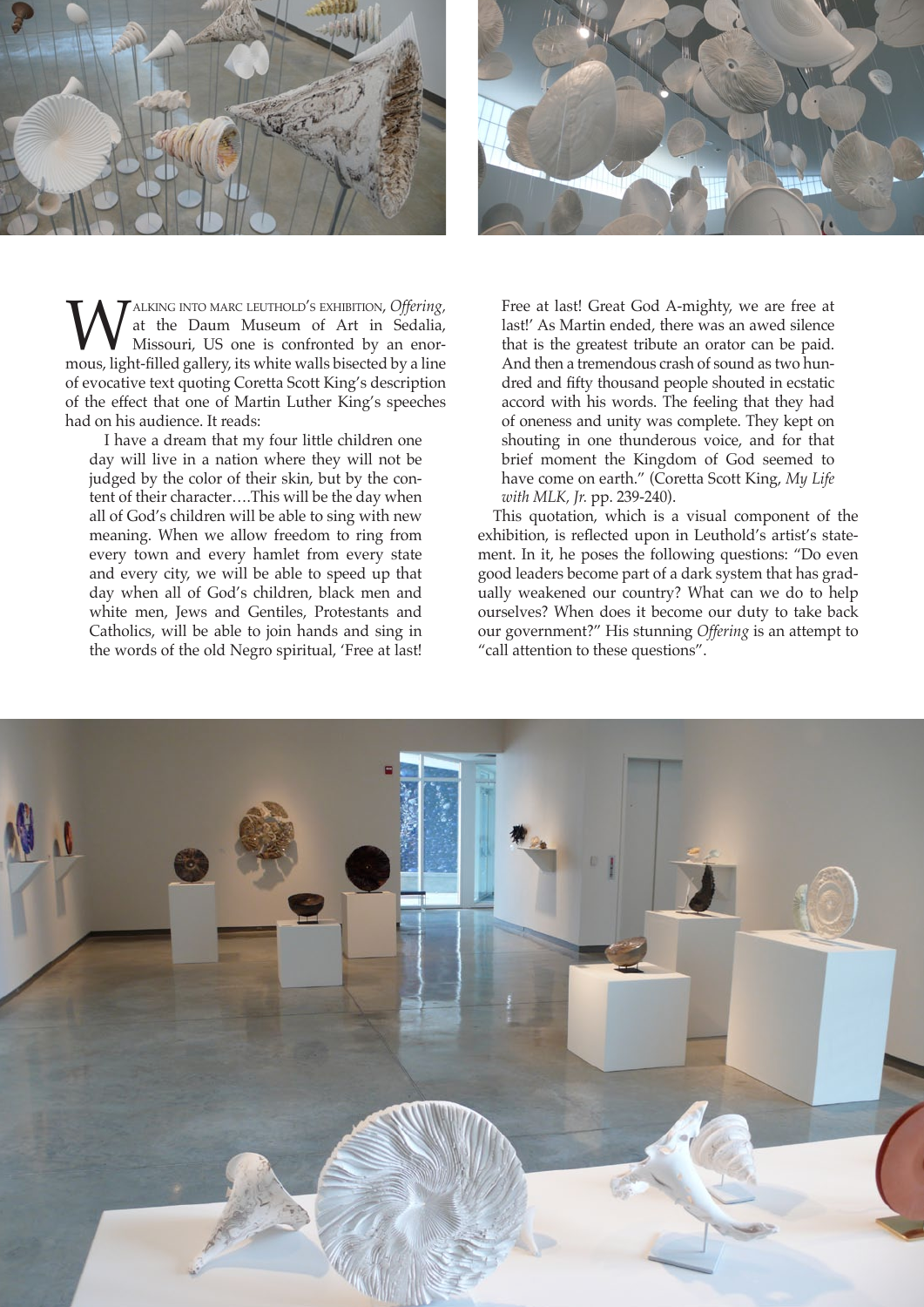



The beauty of the quotation's content is augmented by the fact that the text is stark black against sterile, white walls. In this context, the ordinariness of the colours black and white becomes a metaphor for race, societal dissonance and the urgent hope for harmony that serves as a literal and conceptual frame around the installation.

At the front of the gallery, displayed on polished grey concrete floors that stretch like an ocean of integration between the black of the text and the white of the walls, are two groupings of ceramic shapes. Their forms evoke the loudspeakers of the civil rights movement, or ancient horns used to call martial warnings, funnels, cones, shells or animal's protective tusks. They rest on delicate, linear metal stands that range in height from 24 inches to 50 inches. Made from many different kinds of clay, the coloration of the forms moves subtly from greys, to ochre, to blacks, to browns, suggesting all of the ranges of pigmentation of human skin.

The artist was inspired to make these forms by an incident that took place during the *Nara* Period in Japan during the 8th century. Leuthold writes, "(I)n 764 AD, as an act of atonement, Empress Shotoku commissioned one million wooden, conically shaped pagoda forms, each containing a scroll of Buddhist scripture called the *Daranikyo sutra* (*Dharani*)…It was believed that this gesture would help a worried people get through bad times."

Leuthold's cones are presented tilting slightly upwards as if looking heavenward. Each is subtly different from the next and yet in aggregate they make, "a diverse group, a population". The simplicity of their forms belies the manifold metaphors that they evoke. A cone resembles a horn, an instrument historically used to call for help. The archangel Gabriel blows his horn on Judgment Day to herald the beginning of change. The Jews sound the traditional *Shofar*,